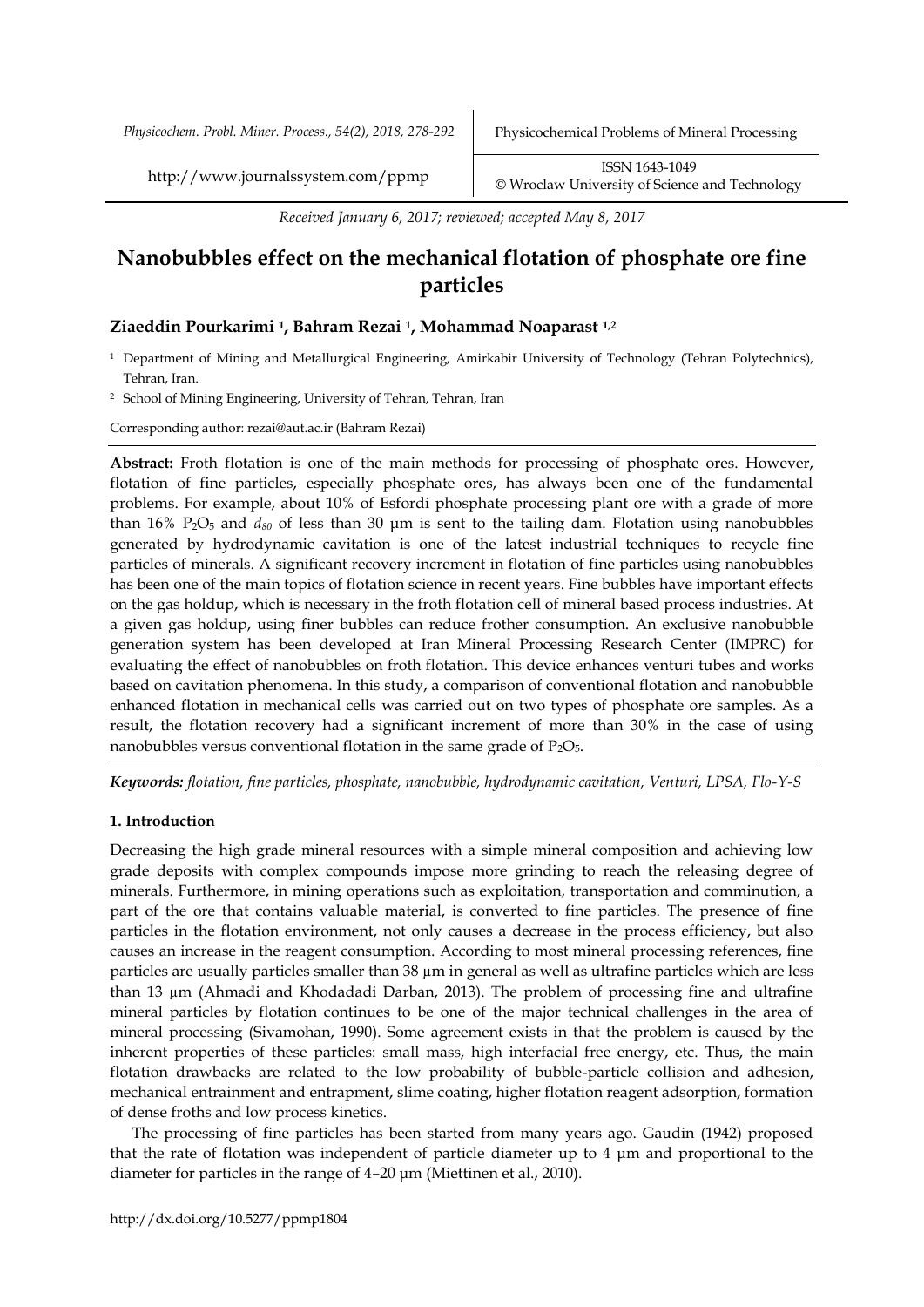The first theoretical model to describe collision between a fine particle and a bubble was developed by Sutherland (1948). He proposed that the rate of flotation could be found by assuming that the flow around the bubble was the uniform motion of an inviscid fluid. Thus, the streamlines around the bubble could be calculated using a potential flow theory. Assuming that particles have no influence on the flow field, bubble–particle collision occurs when the particle lies on a streamline which brings it within one particle radius of the spherical bubble surface (Miettinen et al., 2010).

In 1961, Derjaguin and Dukhin produced a key paper on fine particle flotation dealing with the theory of flotation of small and medium-sized particles. Derjaguin and Dukhin (1961) formally proposed that the overall rate of flotation is equal to the product of three probabilities or efficiencies: bubble– particle collision, attachment and stability (Miettinen et al., 2010).

Reay and Ratcliff (1973) suggested that two flotation regimes might exist. They proposed that the first regime occurs for particles with diameters greater than 3 μm, where the bubble–particle collision efficiency increases with increasing particle size. For particles with a diameter less than several micrometers, they become susceptible to Brownian diffusion and enter a second flotation regime. Brownian diffusion is the main collision mechanism operative when particles approach molecular dimensions. Diffusion is an effective mass transfer mechanism, and the loss of inertia associated with fine particles becomes a positive advantage in Brownian motion. Therefore, one would expect the bubble–particle collision efficiency to increase with a reduction in particle size in the diffusion regime (Miettinen et al., 2010).

In 1977, Anfruns and Kitchener published the first measurements of the collection efficiency between fine particles and bubbles under potential flow conditions. This was the first critical test of Sutherland's collision theory under conditions where the particle and bubble surface chemistry was controlled (Miettinen et al., 2010).

The data of Nguyen et al. (2006) showed that bubble–particle collection efficiency is a minimum at a particle size around 100 nm or 0.1 μm. With larger particles, the interception and collision mechanisms apparently dominate, while the diffusion and colloidal forces control the collection of particles with a size smaller than the detected transition size of 100 nm (Miettinen et al., 2010). Hampton and Nguyen (2010) also found that the effect of nanobubbles on flotation of coal in saline environments is important due to the changes on the surface characteristics of the mineral species.

In recent years, the processing of fine particles has been studied from different aspects, and new methods in order to recover the fines have been also provided. Methods such as centrifugal flotation (Colic, et. al. 2007), agglomeration-flotation (Sadowski and Polowczyk, 2004), floc-flotation (Tasdemir, et. al., 2011), electro-flotation (Kaisar Alam, 2012), DAF or dissolved air flotation (Rodrigues and Rubio, 2007) or Jameson flotation methods (Mohanty and Honaker, 1999; Tasdemir, et. al., 2007), etc. have been proposed to increase the rate of fine particle flotation. One of these methods, which has been developed during recent years, is flotation in the presence of nanobubbles generated by hydrodynamic cavitation, which is used simultaneously with conventional bubbles. Fan and Tao (2008) applied this technique for flotation of large and ultrafine particles of coal and phosphate. Furthermore, Sobhy and Tao (2013) used nanobubbles in flotation of fine particles of coal. Ahmadi and Khodadadi Darban (2013) developed nanobubbles for flotation of fine particles of pure chalcopyrite. Also recently, Zhang and Seddon (2016) have focused on interactions of nanobubble and gold nanoparticles in bulk solutions. They found that unlike froth flotation, where bubble–particle interactions are driven mainly through collisions, for bulk nanobubble solutions the principle interaction is through nucleation of new nanobubbles on the particles.

In addition, many mineral processing plants have lost their fine particles various stages of processing. Esfordi phosphate processing plant, which is located in Yazd province of Iran, with the capacity of 50 Mg/h P<sub>2</sub>O<sub>5</sub> lost more than 10% of its ore, as particles smaller than 38  $\mu$ m, in crushers dedusting systems and desliming cyclones before flotation. These particles, in addition to having high-grade phosphate, also have high rates of rare earth elements. Furthermore, because of their very small size, they have actually reached a releasing degree (Shafaei, 2006). Directing researches towards finding specific methods for the processing these types of minerals could be very economical. Hence, the aim of this study was to investigate the mechanisms of phosphate fines flotation in the presence of nanobubbles which are generated by hydrodynamic cavitation.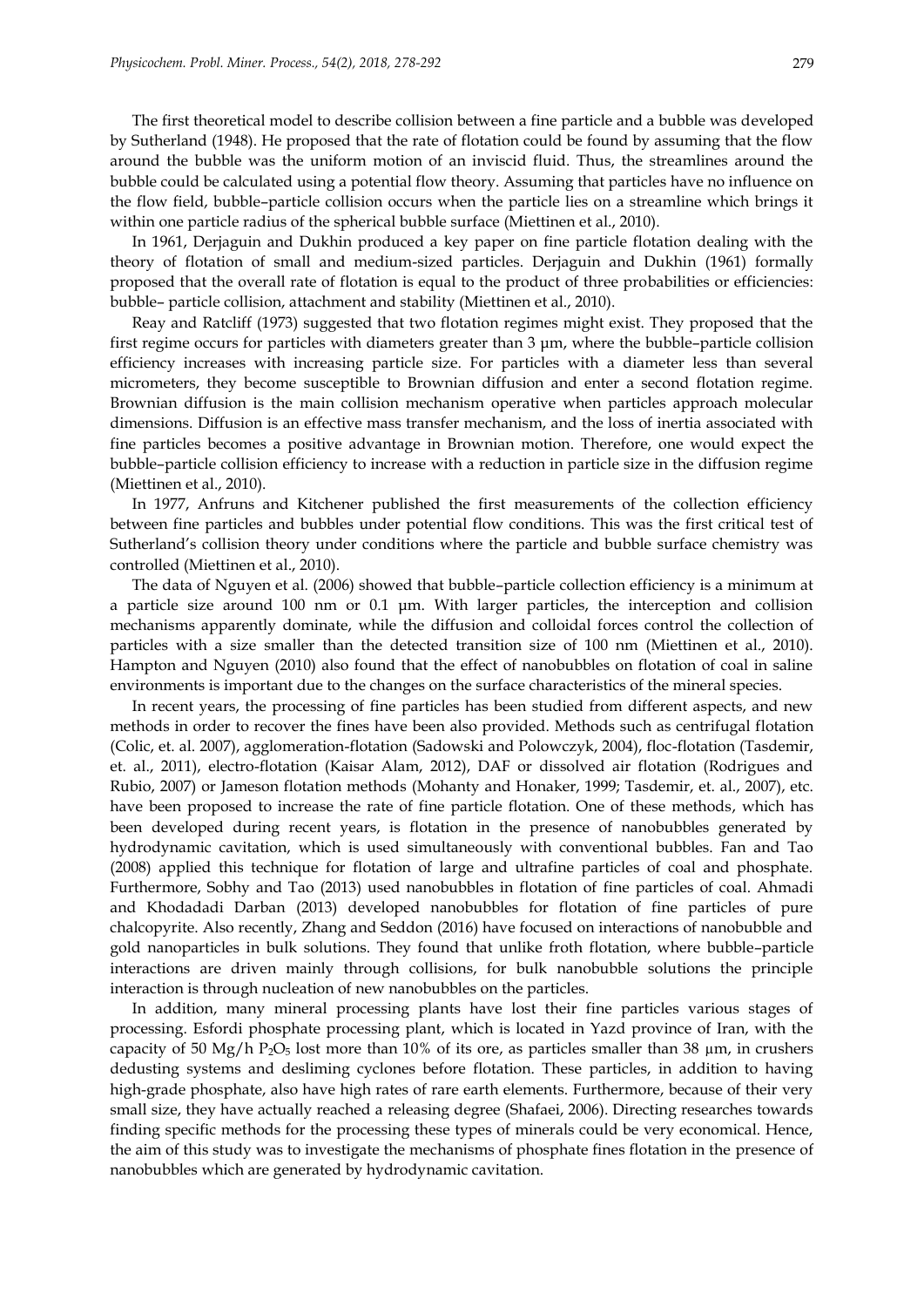#### **2. Materials and methods**

This study was performed on fine particles of Esfordi phosphate processing plant from the central desert of Iran in Yazd province. Hydrodynamic cavitation was used for generation of nanobubbles. Cavitation, which has different types, is the formation and simultaneous collapse of vapor cavities in a liquid. It usually occurs when a liquid is subjected to rapid changes of pressure that cause the formation of cavities where the pressure is relatively low. When subjected to higher pressure, the voids implode and can generate an intense shock wave (Zhou et al., 1994; 2009). This study has particularly focused on hydrodynamic cavitation. Hydrodynamic cavitation describes the process of vaporization, bubble generation and bubble implosion, which occur in a flowing liquid as a result of a decrease and subsequent increase in the local pressure.

The generation of nanobubbles was carried out based on cavitation phenomenon through venturi tube. For this purpose, a particular device which was produced and developed at IMPRC (Iran Mineral Processing Research Center) was applied. The schematic setup of the nanobubble generating and sampling system to measure the bubble size and volume is presented in Fig. 1. Online measurement of the bubbles size was implemented by Laser Particle Size Analyzer (LPSA) according to standard BS ISO 13320\_09. The Malvern mastersizer 2000 LPSA was used for measuring the size distribution and volume of bubbles as well (Pourkarimi, 2017).

As shown in Fig. 1, the identified frother could be added into the conditioning tank and after appropriate conditioning time, the solution is sent to the venturi tube among static mixers, due to the suction, which results from the centrifugal pump. The point where the velocity of stream declines and the pressure suddenly increases results in the hydrodynamic cavitation phenomena which leads to nanobubble generation. The venturi tube inlet pressure of the solution as well as compressed air flow is adjustable. The compressed air or specified gas can be added to the solution before entering the pump. The solution containing nanobubbles is transferred to the laser particle size analyzer through pump propulsion for online measurement of bubble size. Then, the solution which contains nanobubbles could be added to the mechanical flotation cell. The effect of nanobubbles on the fine particles to attach to conventional bubbles can be observed in Fig. 1 (Pourkarimi, 2017).



Fig. 1. Schematic setup of nanobubble generator for flotation of fine particles and laser particle size analyzer online measurement system (Pourkarimi et al., 2017)

The advantage of the cavitation venturi tube-generated picobubbles and nanobubbles, incorporated with conventional-sized bubbles such as micro-bubbles in flotation, has been explained by two factors that contribute to the increased flotation rate constant: *i*) picobubbles and nanobubbles formed in situ on hydrophobic particle surfaces may cause aggregation by a bubble-bridging mechanism, resulting in increased collision probability with the bubbles; *ii*) particles frosted with piconanobubbles may present a surface favorable for attachment to conventional flotation sized bubbles (Tao, 2004; Zhou et al., 2009).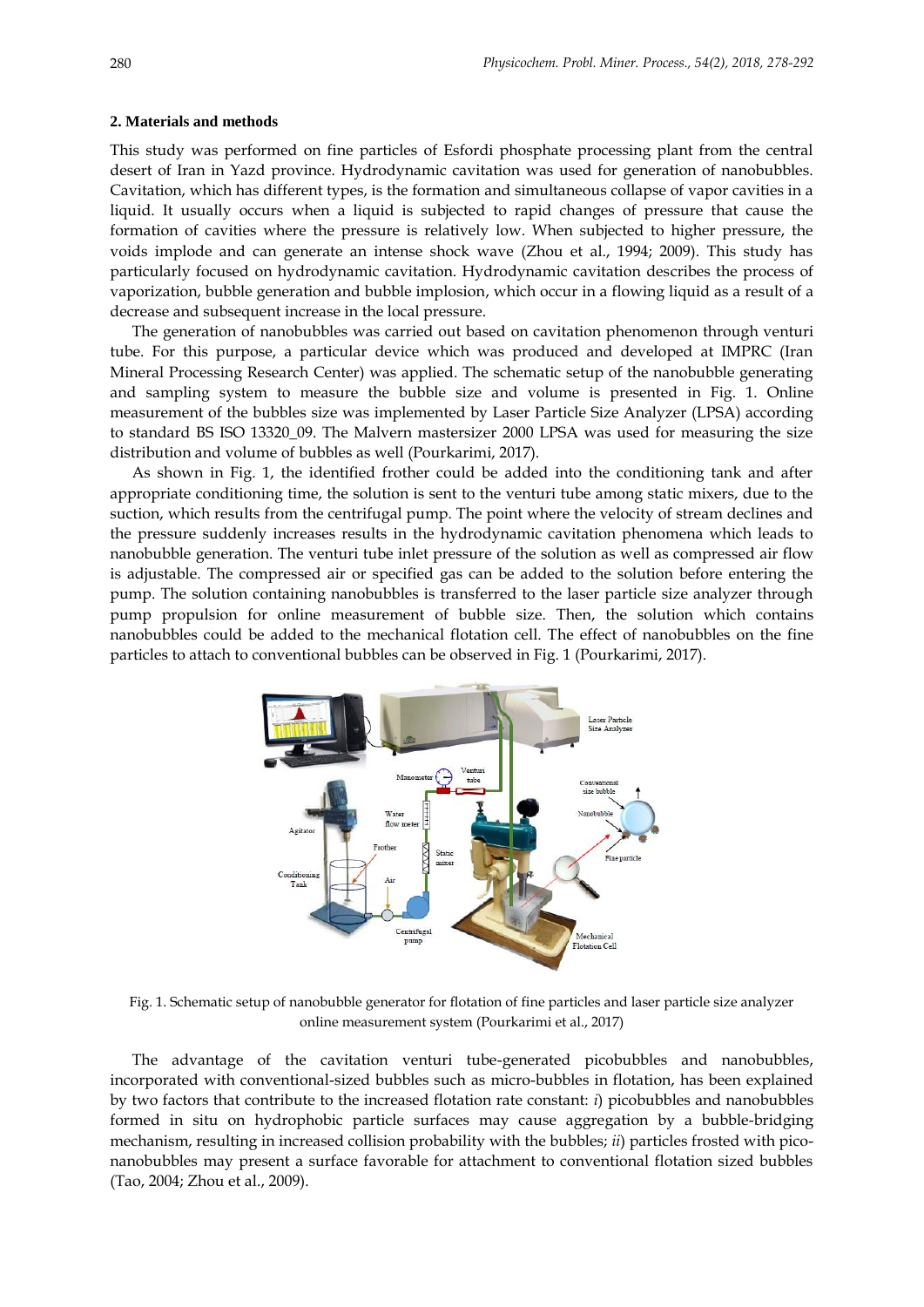#### **2.1 Flotation**

First of all, for performing flotation tests, a certain amount of frother, using a digital scale with 5 decimal places of accuracy was weighed and added to the 15 dm<sup>3</sup> conditioning tank of the nanobubble generator device (Fig. 1). After 5 min of mixing, the frother was solved. In the following, some amount of the ore (based on various solid content) along with water in a  $1.5 \text{ dm}^3$  mechanical flotation cell was mixed. The slurry pH, was adjusted to 9.5 (operating pH in the plant) using NaOH. In addition, starch was used for inhibiting the iron oxides. After the initial conditioning, Flo-Y-S, which is a type of fatty acid, was applied as a collector with the identified concentration and proper conditioning time. Flo-Y-S selectively effects on the surface of phosphate particles, and let them to be floated. The optimized concentration of the collector and inhibitor was equal to 500 g/Mg and 400 g/Mg, respectively for conventional flotation in the absence of nanobubbles. Also, considering the optimum point of grade and recovery, the proper time for initial and collector conditioning was 5 and 3 min, respectively. Also, aeration and frothing time was 1 and 3 min, respectively.

Since the experiments were carried out in both the presence and absence of nanobubbles, the manner of adding the frother was different. In order to inject the nanobubbles into the flotation process, considering continuity of the process of nanobubble generation, it could not to be stopped. Therefore, the intended volume of nanobubble solution could be adjusted with the flow control with the duration of time. The flow of adding nanobubbles in all of the experiments was equal to 2000  $\text{cm}^3/\text{min}$ . After 1 min of adding the frother, the air valve would be opened. The aeration rate of the flotation cell and nanobubble generator in all of the test works (except where noted) were 500 and 200 cm3/min. The froth height from the edge of the cell was about 10 mm. The frothing process was manual and performed every 10 sec. It was continued up to 3 min and the flotation concentrate and tailing were filtered and dried separately. The samples were analyzed for  $P_2O_5$  and Fe content by ICP-OES and wet chemistry, respectively.

Fig. 2 shows the effect of frother type and concentration on the bubble size. Clearly, it could be found that Flo-Y-S, which is a type of fatty acid, comparing to MIBC, generated finer bubbles using lower amounts of reagent (Pourkarimi, et al., 2017).



Fig. 2. Effect of frother concentration on bubble size, comparison of MIBC and Flo-Y-S (Pourkarimi et al., 2017)

## **2.2 Materials**

#### **2.2.1 Sampling**

In order to perform flotation tests on phosphate fine particles, the sample was prepared from Esfordi phosphate processing plant, which is located in Yazd province of Iran. The targeted samples were related to crushing section dust collectors, which had a higher grade of  $P_2O_5$  and the other was desliming cyclones as well which was lower in grade despite its higher amounts. The total produced fine particles (-38 µm) of Esfordi plant were more than 10% of the plant capacity (Tavakoli, 2007).

Considering the importance of sampling and providing a representative sample, in addition to the variation of the run of the mine and the plant feed during time, it was necessary to gain the sample for more than three months, which was impossible because of the high amount of water that was along with the sample. Another problem, which was more important than the first, was lack of access to an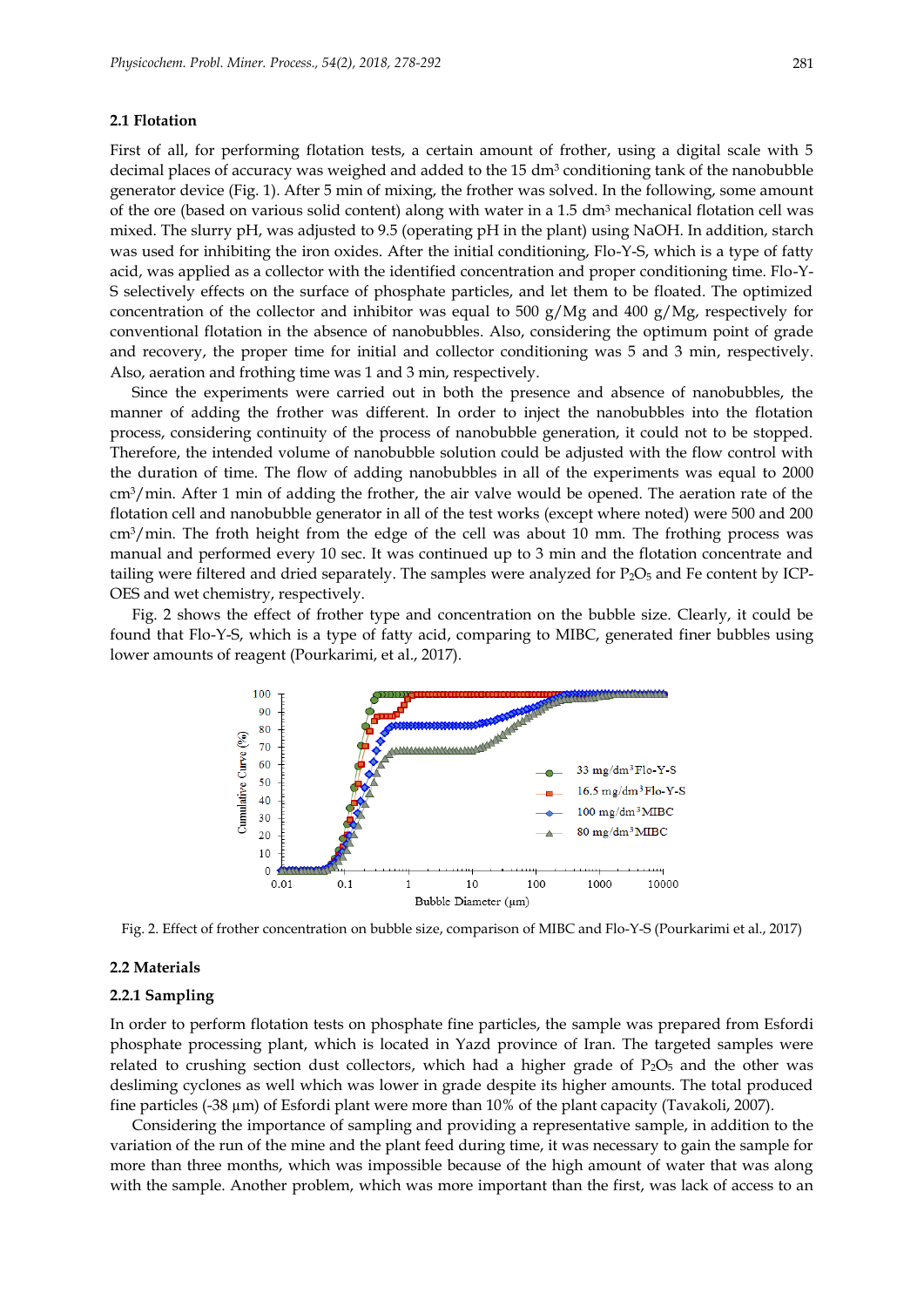automatic sampler in the plant. Hence, due to existence of the blended deposit of the ore, which was representative of various zones of the mine, the sample was obtained from them and more than one Mg of ore was transferred to IMPRC. Two destinations similar to the plant circuit were performed to prepare the suitable sample. Finally, the size distribution and chemical properties of the obtained samples were compared with the real samples, in which much similarity was observed.

#### **2.2.2 Sample preparation**

Due to the diameter of real dusts in the crushing section of the plant which was equal to  $d_{100}$ = -38  $\mu$ m, the preparation of this sample was performed with the dry screen.

In order to prepare the equivalent sample with the desliming cyclone overflow, all steps of processing were carried out similar to the plant circuit in the laboratory. Initially, the sample was crushed by jaw and cone crushers, respectively, down to -1000 µm. Afterwards, a laboratory ball mill and control screen with an aperture of 150 µm were used to produce *d<sup>80</sup>* of 100 µm. Finally, a 38 µm screen was applied to separate fine particles by wet screening. Fig. 3 shows the flowsheet of the Esfordi processing plant. At all steps of processing and sampling the target samples could be observed as point A and B in Fig. 3, and they were called by the same names.



Fig. 3. Esfordi phosphate processing flowsheet (Tavakoli, 2007)

The size of the prepared samples equivalent to crushing dusts (A), and desliming cyclone overflow (B) were determined by the laser particle size analyzer (LPSA) based on standard BS ISO 13320-09. The results of this evaluation can be seen in Table 1. Clearly, it could be found that the size of two samples were the same, and smaller than 38  $\mu$ m. However, the dimension of sample A was slightly coarser than sample B.

| Sample/Size             | Crusher dust (A)  |                     |                   | Desliming cyclone overflow (B) |
|-------------------------|-------------------|---------------------|-------------------|--------------------------------|
|                         | Equivalent sample | Esfordi real sample | Equivalent sample | Esfordi real sample            |
| $d_{10}^{\text{}}$ (µm) | 2.19              | 2.16                | 1.58              |                                |
| $d_{50}(\mu m)$         | 15.03             | 12.73               | 12.08             | 10.05                          |
| $d_{90}(\mu m)$         | 37.12             | 38.83               | 35.39             | 30.14                          |

Table 1. Comparative screen analysis of equivalent and real sample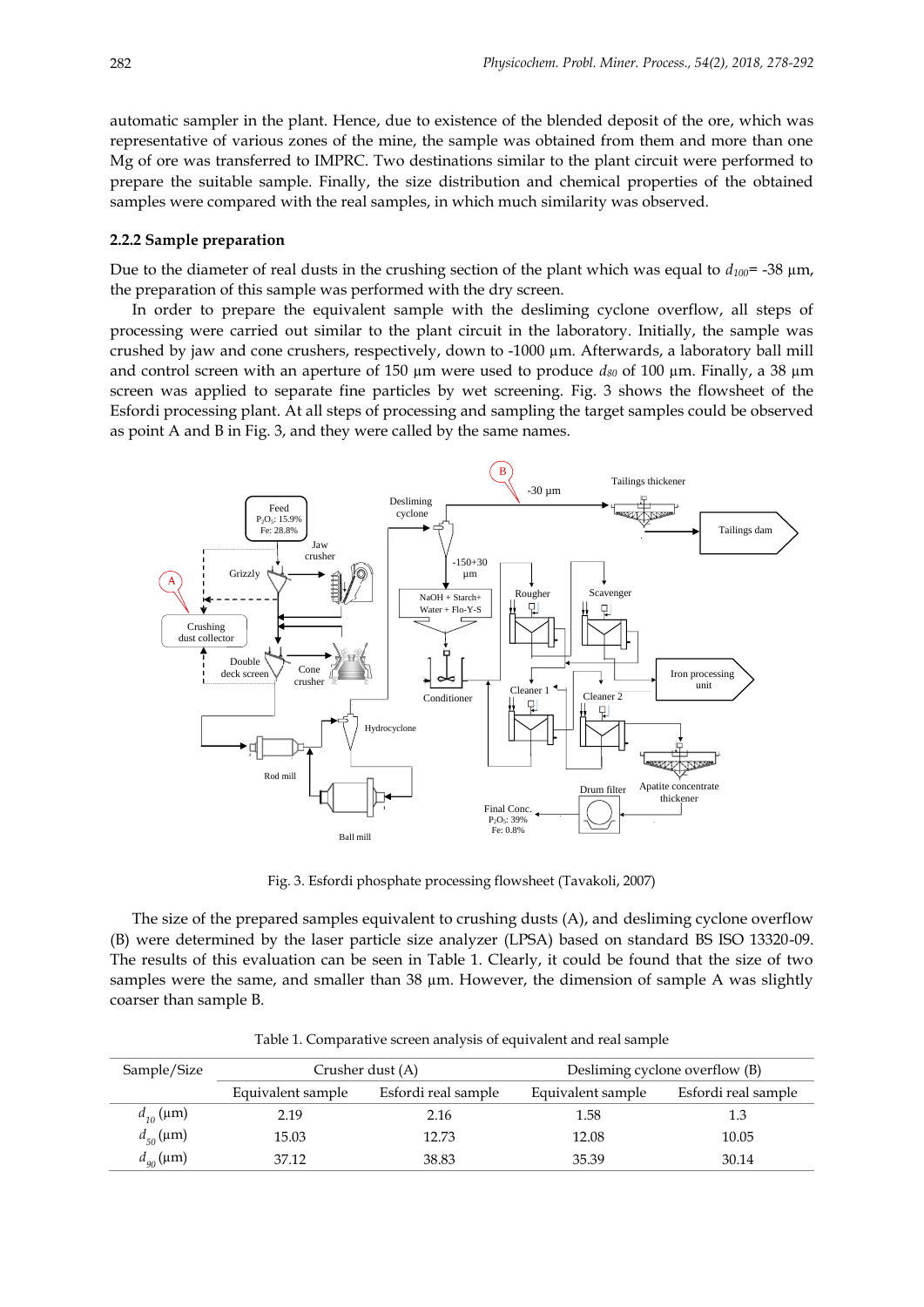#### **2.2.3 Chemical analysis**

The chemical analysis of the prepared samples was performed by XRF and ICP-OES, and the results are presented in Table 2. In addition, the comparative results of chemical analysis are shown in Table 2. According to Table 2, it could be found that there were a lot of similarities between synthesized and real samples. The amount of  $P_2O_5$ , which was the target mineral in both samples A and B, was slightly lower than in the real samples. Similarly, the amount of  $Fe<sub>2</sub>O<sub>3</sub>$ , which was the main tailing was much more than in the real sample. This made the work more difficult. In other words, if concentration in the case of this sample was successful, it would be much easier in the actual case.

|                                |        | Crusher dusts | Desliming cyclone overflow |            |                          |
|--------------------------------|--------|---------------|----------------------------|------------|--------------------------|
| Sample/Compound                | Unit   | Equivalent    | Esfordi real               | Equivalent | Esfordi real             |
|                                |        | sample        | sample                     | sample     | sample                   |
| $P_2O_5$                       | $(\%)$ | 24.77         | 26.70                      | 13.60      | 17.00                    |
| Fe <sub>2</sub> O <sub>3</sub> | $(\%)$ | 23.49         | 16.0                       | 39.03      | 34.10                    |
| SiO <sub>2</sub>               | $(\%)$ | 5.71          | 7.50                       | 16.47      | 14.20                    |
| CaO                            | $(\%)$ | 34.93         | 37.10                      | 20.30      | 25.30                    |
| MgO                            | $(\%)$ | 3.44          | 4.0                        | 3.27       | 1.00                     |
| $K_2O$                         | $(\%)$ | < 0.1         | 0.088                      | 0.43       | 0.49                     |
| $Al_2O_3$                      | $(\%)$ | 0.90          | 0.58                       | 1.63       | 1.90                     |
| TiO <sub>2</sub>               | (%)    | 0.54          | 0.24                       | 0.72       | $\overline{\phantom{a}}$ |
| Ce                             | (ppm)  | 5814          | 4853                       | 3532       | 2866                     |
| La                             | (ppm)  | 2444          | 1913                       | 1460       | 1107                     |
| Nd                             | (ppm)  | 1938          | ٠                          | 1188       | $\overline{\phantom{a}}$ |

Table 2. Chemical analysis of prepared and real samples

## **2.2.4 Mineralogy**

#### *X-Ray diffraction (XRD)*

The mineralogical composition of the samples was studied by the X-Ray diffraction (XRD) method. The device used for this purpose was manufactured by Philips Co. Netherlands, model X'pert. The XRD plots of sample A and B are shown in Fig. 4. Furthermore, the semi-quantitative amounts of these two samples minerals are seen in Table 3. The minerals such as apatite and hematite were the main minerals, and quartz, calcite, talc and chlorite were detected in this ore as minor minerals. As it can be seen in Table 3, the constituent minerals were the same, but their amounts were a little different.



Fig. 4. XRD results of samples A and B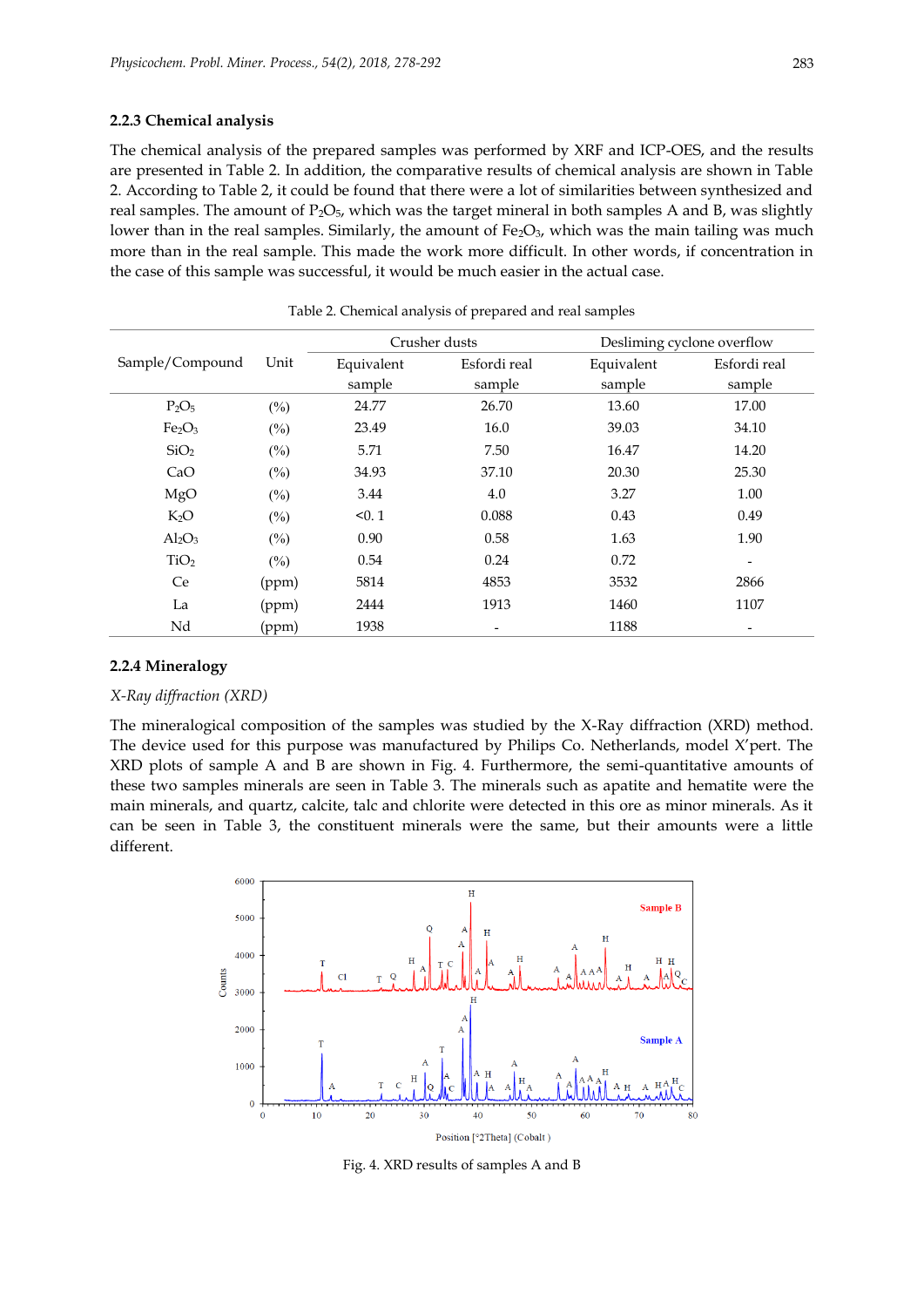|              |                                  |        |          | Semi-quantitative amount (%) |  |
|--------------|----------------------------------|--------|----------|------------------------------|--|
| Mineral name | Chemical formula                 | Symbol | Sample A | Sample B                     |  |
| Apatite      | $Ca_{10}(PO_4)_6(OH, F, Cl)_2$   | А      | 48       | 23                           |  |
| Hematite     | Fe <sub>2</sub> O <sub>3</sub>   | Н      | 24       | 39                           |  |
| Calcite      | CaCO <sub>3</sub>                | C      | 7        | 13                           |  |
| Quartz       | SiO <sub>2</sub>                 | Q      | 6        | 17                           |  |
| Talc         | $Mg_3Si_4O_{10}(OH)_2$           | T      | 15       | 6                            |  |
| Chlorite     | $(Mg,Fe)_6(Si,Al)_4O_{10}(OH)_8$ | CI     |          | ◠                            |  |

Table 3. XRD semi-quantitative results of samples A and B

*Scanning electron microscopy (SEM)*

In order to prepare the sample for SEM analysis, considering the size of the sample, Warman Cyclosizer was applied to classify the sample in 6 fractions. This device included 5 cyclones which could separate the particles by centrifugal force down to  $-5 \mu m$ . The mentioned fraction contained  $-$ 38+33, -33+23, -23+15, -15+12, -12+5, and -5 µm. The device used for this purpose was from LEO Co., model 1450VP manufactured in England, which was equipped by EDS. In this method, the images were prepared from the sections at magnifications of  $\times 600$ ,  $\times 2000$ , and  $\times 5000$  in various dimensions of the particles. The EDS images were taken from some unknown particles, which were conflicting with each other for more accuracy.



Fig. 5. BSE-Image of Esfordi phosphate sample A in fraction -12+5 µm at magnifications (a) ×600, (b) ×2000, (c) ×5000, and (d) heat map

The mineralogical studies showed that ferrous minerals such as hematite, apatite, quartz and calcite were the main mineral component, and chlorite, amphibole, illite, titanium dioxide, iron sulphide and REE-bearing minerals were secondary minerals in this sample.

Due to the fineness of the samples, the main mineral particles were mostly free, and conflicts were actually as inclusions in the main minerals, similar to the inclusion of titanium in magnetite or REE minerals within apatite, as well as triplex conflicts such as hematite-quartz-apatite. Furthermore, rare earth minerals were observed in two cases. One was inside the apatite structure, and the another was as monazite and xenotime. It is worth noting that based on the author's knowledge, the identification of the xenotime in this ore was performed for the first time through this study.

The images of the samples based on EDX-SEM from fraction of  $-12+5 \mu m$  is shown in Fig. 5. The variety of minerals was exhibited in this figure. Also, in order to display the difference of minerals, a heat map was applied in this picture. Hot and bright colours represent the heavier minerals and as the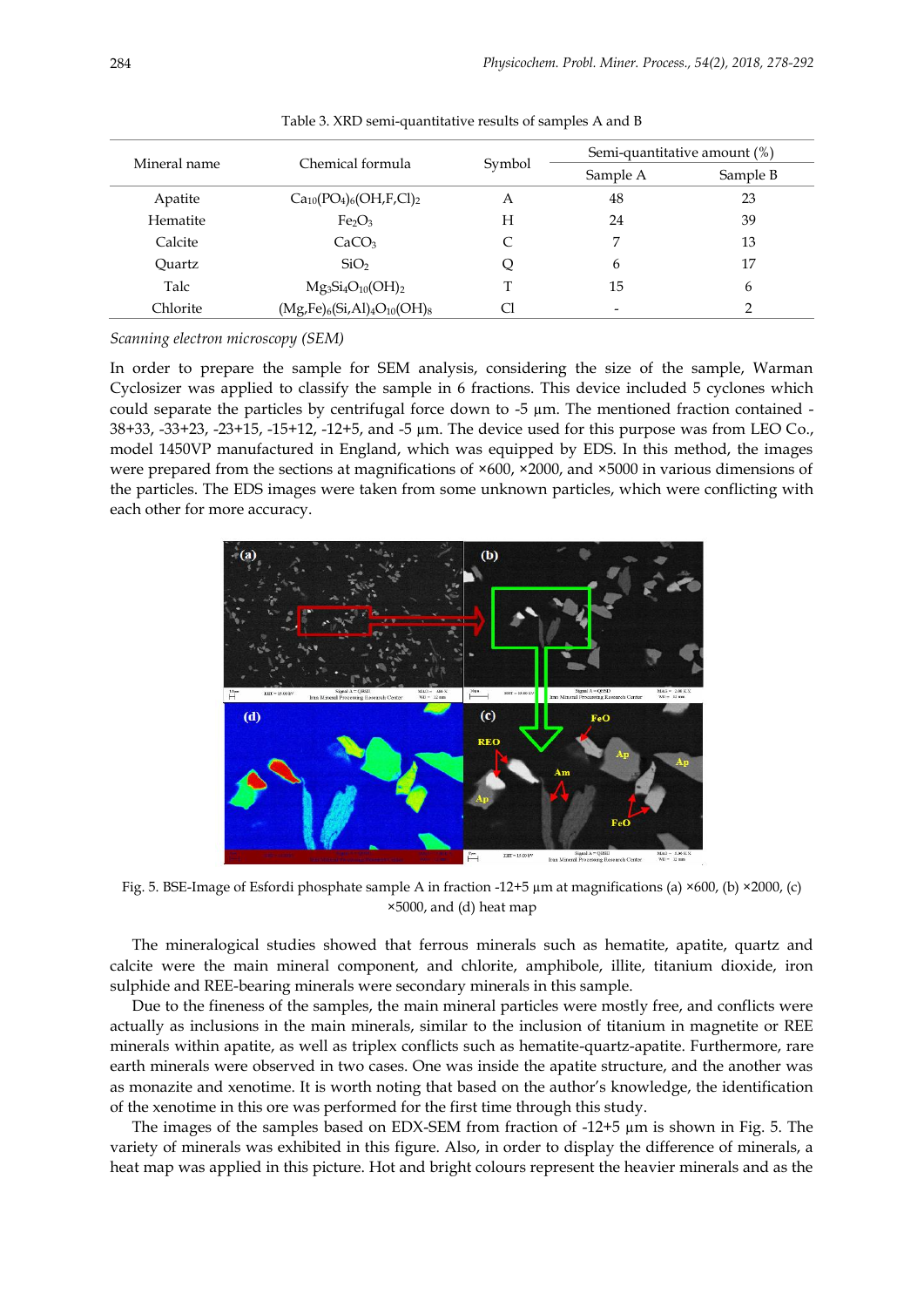color becomes darker and colder, it demonstrates that the mineral is lighter. Minerals such as apatite, hematite, monazite, xenotime and amphibole, are recognizable in Fig. 5.

### **3. Results and discussion**

#### **3.1 Conventional flotation experiments in the mechanical cell**

Numerous flotation tests were performed on high and low grade phosphate samples in the absence of nanobubbles, and the effect of various parameters on grade and recovery of the concentrate such as solid content, frother dosage, pH of the slurry, aeration rate, frothing time, and other similar conditions were evaluated. Due to the lower grade of the desliming cyclone overflow, most of these tests were carried out on this sample. It was assumed that if the results of these experiments were positive, it could be extended to the higher grade samples (dusts).

## **3.1.1 Effect of collector consumption**

With the aim of selecting the proper collector consumption, to produce a concentrate with suitable grade and recovery, the flotation tests were carried out with different collector dosages. These tests conditions were included, solid content 10%, pH 9.5, rotor speed 1000 rpm, inhibitor: starch (400  $g/Mg$ ), initial conditioning time 5 min, collector conditioning time 3 min, frothing time 3 min. According to the frothability of the collector, further frother was not used. The amount of collector, based on references, was intended in the range of 500-2000 g/Mg. Fig. 6 shows the variation of  $P_2O_5$ content and recovery versus different collector dosage.



Fig. 6. Grade and recovery curve based on amount of collector

The optimal point of consumption of Flo-Y-S was determined at 870 g/Mg. The maximum grade of  $P_2O_5$  was obtained as 700 g/Mg as well. However, in the rest of conventional flotation and flotation in the presence of nanobubbles, the consumption of 500  $g/Mg$  was applied, to be compared and adapted with the current consumption at the Esfordi plant.

## **3.1.2 Effect of solid content and frother type in conventional flotation**

Although the result of previous studies showed the common solid content in the flotation of fine particles was less than 10% (Fan et al., 2010d), nevertheless, in this study, the flotation tests in two solid contents of 7% and 25% were applied to ensure more. Also, these tests were performed in the presence and absence of MIBC (methyl isobutyl carbinol) as a frother with the dosage of 20 g/Mg. Sample A was used for these experiments, and the conditions were as follows: solid content: variable, rotor speed 1000 rpm, pH 9.5 which was adjusted by NaOH, inhibitor: starch (400 g/Mg), initial conditioning time 5 min, collector conditioning time 3 min, frothing time 3 min. The tests results are presented in Table 4. It was observed that the increment of solid content from 7 to 25% caused a decrease of about one percent in  $P_2O_5$  grade. Also, the presence of MIBC reduced the grade of  $P_2O_{5}$ , and its absence caused a significant increase in the grade. Furthermore, in the absence of MIBC, unlike the recovery, which was increased, especially in lower solid content, the enrichment ratio was higher in lower solid contents, as well as the absence of MIBC. It is worth mentioning that although the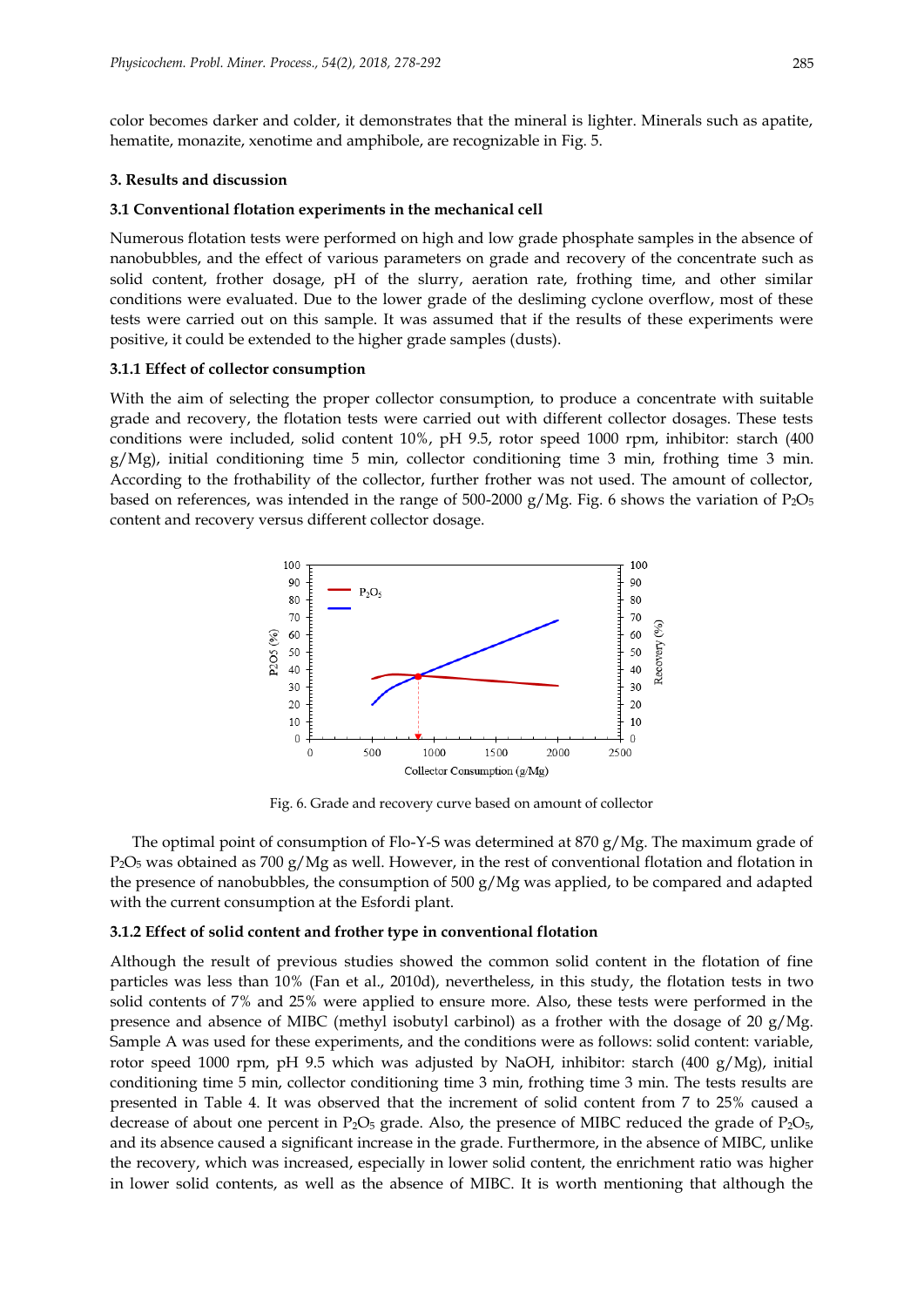recovery in the presence of MIBC was higher, the grade of Fe in the concentrate was higher too. On the other hand, the presence of MIBC caused the selectivity of the process to reduce and vice versa. Table 4 shows the effect of solid content and frother type on conventional mechanical flotation results.

| Description       |                 | $P_2O_5$ (%) |       |                  |                          |
|-------------------|-----------------|--------------|-------|------------------|--------------------------|
| Solid content (%) | Frother         | Feed         | Conc. | Recovery $(\% )$ | Enrichment Ratio $(c/f)$ |
|                   | Without Frother | 24.77        | 32.49 | 43.1             | 1.31                     |
|                   | MIBC.           | 24.77        | 29.56 | 85.9             | 1.19                     |
| 25                | Without Frother | 24.77        | 31.56 | 64.3             | 1.27                     |
|                   | MIBC.           | 24.77        | 28.76 | 79.4             | 1.16                     |

Table 4. Solid content effect on conventional mechanical flotation results

# **3.1.3 Effect of aeration rate**

The aeration rate is one of the applicable parameters in flotation because with the increment of air flow, the dimension of the bubbles will be increased. Therefore, in order to obtain the proper flow of aeration, the cell was evaluated for the rates of 500, 1000, 1500, 2000, and 2500 cm3/min. It should be noted that these tests were carried out on sample B. Other conditions were the same as previous experiments. The results of these tests were summarized in Table 5. It could be observed that the best results in terms of both recovery and grade were obtained with a rate of 1000 cm3/min. The process was more selective and the amount of iron removal was better in comparison to the other states.

| Air flow $\left(\frac{cm^3}{m} \right)$ | Concentrate  |            | Recovery $(\%)$ | Enrichment Ratio (c/f) |  |
|-----------------------------------------|--------------|------------|-----------------|------------------------|--|
|                                         | $P_2O_5$ (%) | Fe $(\% )$ |                 |                        |  |
| 500                                     | 21.97        | 14.87      | 26.33           | 1.62                   |  |
| 1000                                    | 22.60        | 14.81      | 34.73           | 1.66                   |  |
| 1500                                    | 21.21        | 15.09      | 23.08           | 1.56                   |  |
| 2000                                    | 21.07        | 15.58      | 27.73           | 1.55                   |  |
| 2500                                    | 20.93        | 15.62      | 27.54           | 1.54                   |  |

Table 5. Effect of aeration rate on the flotation results

## **3.2 Flotation tests result in the presence of nanobubbles in mechanical cell**

#### **3.2.1 Effect of frother on flotation results for nanobubble generation**

It should be explained that in previous studies MIBC was used as a frother (Fan, 2010a; Ahmadi and Khodadadi Darban, 2013). According to the negative effect of this frother on selectivity of the process in conventional flotation, it was a concern that the usage of MIBC for the generation of nanobubbles also reduced the selectivity of the process. However, the flotation tests in the absence and presence of MIBC (100  $10^5$  g/cm<sup>3</sup>) were carried out. Considering the frothability of the collector Flo-Y-S, it seemed that it can be used as a frother for nanobubble generation. Thus, the comparison tests were conducted, and the results are illustrated in Table 6. It can be seen that the grade of  $P_2O_5$  in the produced concentrate from Flo-Y-S (33 g/Mg), in the absence of MIBC was slightly higher than the case of using MIBC. Furthermore, although the recovery in the presence of MIBC was much higher, but the enrichment ratio showed that the selectivity of Flo-Y-S slightly better than MIBC. It is worth noting that sample A was used in these experiments.

Table 6. Effect of frother on flotation results for nanobubble generation

| Frother type | $P_2O_5(\%)$ in conc. | Yield $(\%)$ | Recovery (%) | Enrichment ratio $(c/f)$ |
|--------------|-----------------------|--------------|--------------|--------------------------|
| MIBC.        | 34.17                 | 52.9         | 72.9         | 1.38                     |
| Flo-Y-S      | 34.76                 | 37.9         | 53.1         | 1.40                     |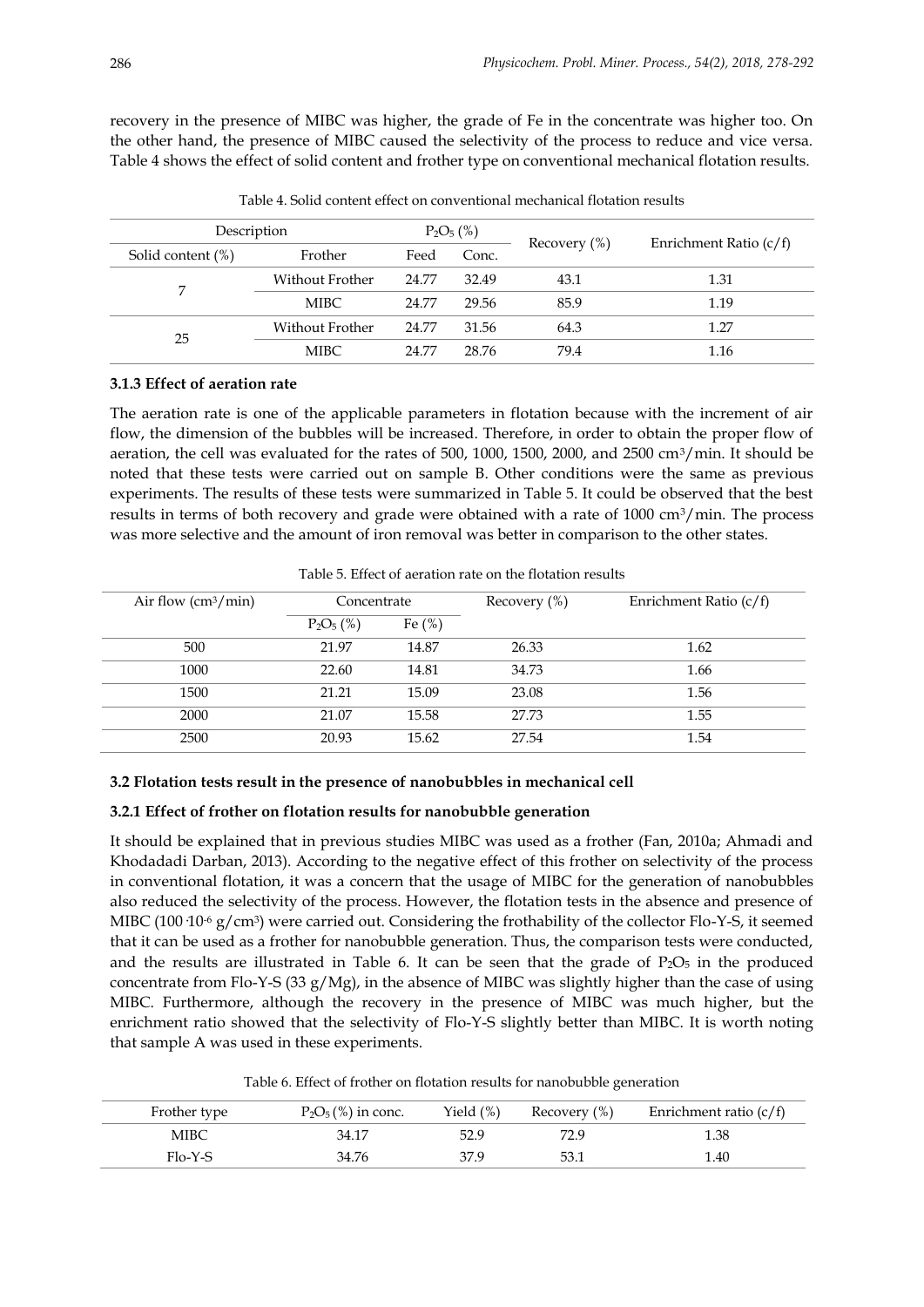### **3.2.2 Effect of charging method of frother and nanobubble solution to the cell**

In these studies, the various methods of adding the frother and the solution containing nanobubbles, into the flotation cell were tested. The aim of this work was to achieve the best results of grade and recovery. MIBC was used for this purpose. In all experiments, a Denver mechanical cell with a volume of 1500 cm<sup>3</sup> , solid content of 7%, pH of 9.5, which was adjusted by NaOH, starch as an inhibitor (400  $g/Mg$ ) and the collector Flo-Y-S with a dosage of 500  $g/Mg$  were used. Also, the initial conditioning time, collector conditioning and frothing time were 5, 3, and 3 min, respectively. It is worth noting that nanobubbles were generated under the conditions of 350 kPa pressure, aeration flow of 200 cm<sup>3</sup>/min, frother rate of 100  $10^{-6}$  g/cm<sup>3</sup> and venturi tube of 1.5 mm.

Initially, the flotation tests were performed in the presence and absence of frother (MIBC) in pure form and concentration of  $100 \text{ g/m}^3$ . Afterward, the second test was carried out under the same conditions with the difference in adding the frother. In this test, conditioning was initially done for higher solid content in one half of the cell. Then, the other half was filled with the frother solution in the absence of nanobubbles. The third test was accomplished with the same procedure, while a quarter of the cell volume (half of the mentioned solution) was from the frother solution and another half of the solution was from the nanobubble solution, which was charged directly to the cell via the nanobubble generating device. Finally, the forth test was executed, whereas 50% of the cell was filled by the nanobubble solution, which was added directly to the cell. It should be noted that these tests were done on sample B with  $P_2O_5$  grade of 13.60%. Also, it should be considered that all of the frother solutions in these tests were added after elapsing the collector conditioning time. The above test results have been shown in Table 7. It could be found from the table that the best condition in terms of grade and recovery, occurred in the last case. This means that in the case of charging the nanobubble solution directly, in 50% of cell volume, the concentration of nanobubbles and consequently the number of nanobubbles were increased in the solution and selectively caused an increase in the recovery and grade of  $P_2O_5$ .

| Flotation type             | Frother charge method                                                                                | $P_2O_5(\%)$<br>in conc. | Yield<br>$(\%)$ | Recovery<br>(%) | Enrichment<br>ratio $(c/f)$ |
|----------------------------|------------------------------------------------------------------------------------------------------|--------------------------|-----------------|-----------------|-----------------------------|
| Common                     | MIBC in pure form $(100 \ 10^{-6} \text{ g/cm}^3)$                                                   | 17.28                    | 63.7            | 87.7            | 1.38                        |
| flotation                  | MIBC in solution form $(100 \t10^{-6} \text{ g/cm}^3)$                                               | 18.75                    | 59.1            | 88.3            | 1.49                        |
|                            | MIBC in solution form $(100 \t10^{-6} \text{ g/cm}^3)$ :                                             |                          |                 |                 |                             |
| Presence of<br>nanobubbles | $\frac{1}{2}$ dissolved frother in solution +                                                        | 19.11                    | 58.3            | 88.7            | 1.52                        |
|                            | $\frac{1}{2}$ Nanobubble solution (25% of cell volume)                                               |                          |                 |                 |                             |
|                            | MIBC in solution form $(100 \t10^{-6} \text{ g/cm}^3)$ :<br>Nanobubble solution (50% of cell volume) | 19.41                    | 60.0            | 92.7            | 1.55                        |

Table 7. Effect of charging method of frother and nanobubble solution to the cell

# **3.2.3 Effect of nanobubble solution to the cell volume ratio**

In previous tests, it was observed that direct charging of the solution containing nanobubbles to the cell led to the best efficiency of the process. Therefore, this method was applied for the experiments in the presence of nanobubbles. However, the question is how much nanobubbles are appropriate toward cell volume and will create better conditions in terms of grade and recovery. To answer this question, flotation tests were performed with various ratios of nanobubble to cell volume. The mentioned ratios were 0, 10, 25, and 50% and the tests were done on both samples A and B. The other experimental conditions were similar. These conditions were: pH was equal to 9.5 which was prepared by NaOH, starch was applied as inhibitor at the rate of 400 g/Mg, collector Flo-Y-S dosage was 500 g/Mg and initial conditioning time as well as collector conditioning and frothing were 5, 3, and 3, respectively. Also, generation of nanobubbles occurred at a pressure of 350 kPa, aeration flow of 200 cm<sup>3</sup>/min, and frother rate of 100 g/Mg. A venturi tube with internal diameter of 1.5 mm was used for this test.

Table 8 shows the test results. It can be seen that increment the amount of nanobubbles caused an increase in the P<sub>2</sub>O<sub>5</sub> grade and decrease in the recovery. The results are shown in Figs. 7 and 8.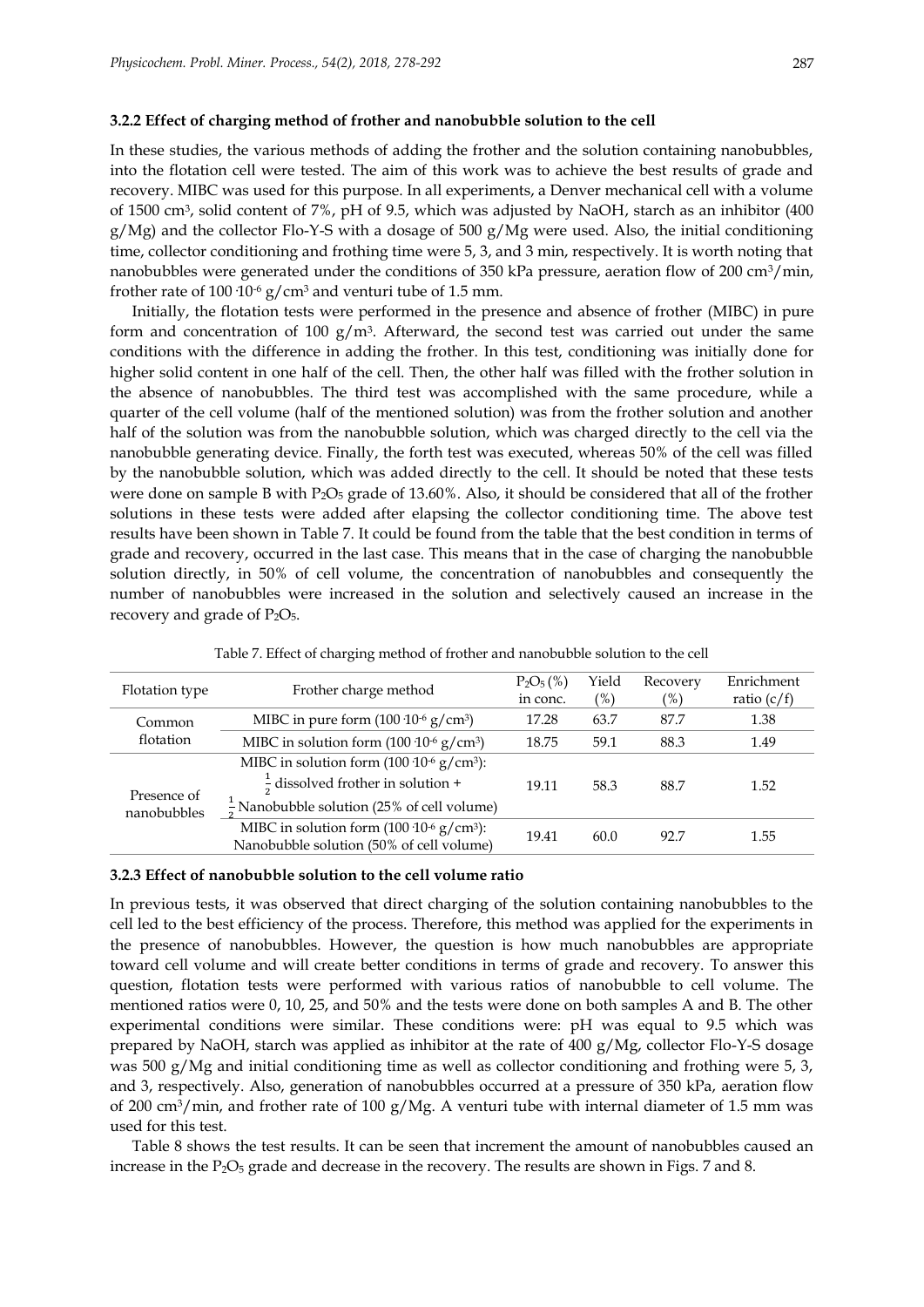| Description       | Nanobubbles ratio<br>$\mathcal{O}(6)$ | $P_2O_5$ (%)<br>in conc. | Yield $(\%)$ | Recovery $(\%)$ | Enrichment ratio<br>(c/f) |
|-------------------|---------------------------------------|--------------------------|--------------|-----------------|---------------------------|
|                   | 0                                     | 18.56                    | 38.9         | 53.0            | 1.36                      |
| Desliming cyclone | 10                                    | 20.35                    | 26.3         | 39.3            | 1.50                      |
| overflow          | 25                                    | 20.64                    | 25.3         | 38.4            | 1.52                      |
|                   | 50                                    | 22.18                    | 23.7         | 38.7            | 1.63                      |
|                   | 0                                     | 28.19                    | 49.9         | 57.1            | 1.17                      |
| Dedusting fines   | 10                                    | 29.88                    | 33.2         | 40.1            | 1.21                      |
|                   | 25                                    | 31.51                    | 26.0         | 32.5            | 1.27                      |
|                   | 50                                    | 32.13                    | 23.9         | 30.4            | 1.30                      |

Table 8. Effect of nanobubble solution ratio to cell volume



Fig. 7. Effect of nanobubble solution to cell volume ratio in flotation of crushing dusts (sample A)





# **3.3 Comparative tests in presence and absence of nanobubbles under optimum conditions**

## **3.3.1 Metallurgical calculation**

Due to the results of performed comparative tests based on experimental design, optimum conditions for flotation in the presence of nanobubbles were obtained at a pH of 9.5, which was provided by NaOH, starch as an inhibitor with 400 g/Mg dosage, collector Flo-Y-S at the rate of 500 g/Mg and aeration rate of 500 cm<sup>3</sup>/min. The optimized time for initial conditioning, collector preparation and frothing were obtained at 5, 3 and 3 min, respectively. Considering the frothability of Fo-Y-S and according to its best obtained results versus MIBC, it was used for generating nanobubbles with the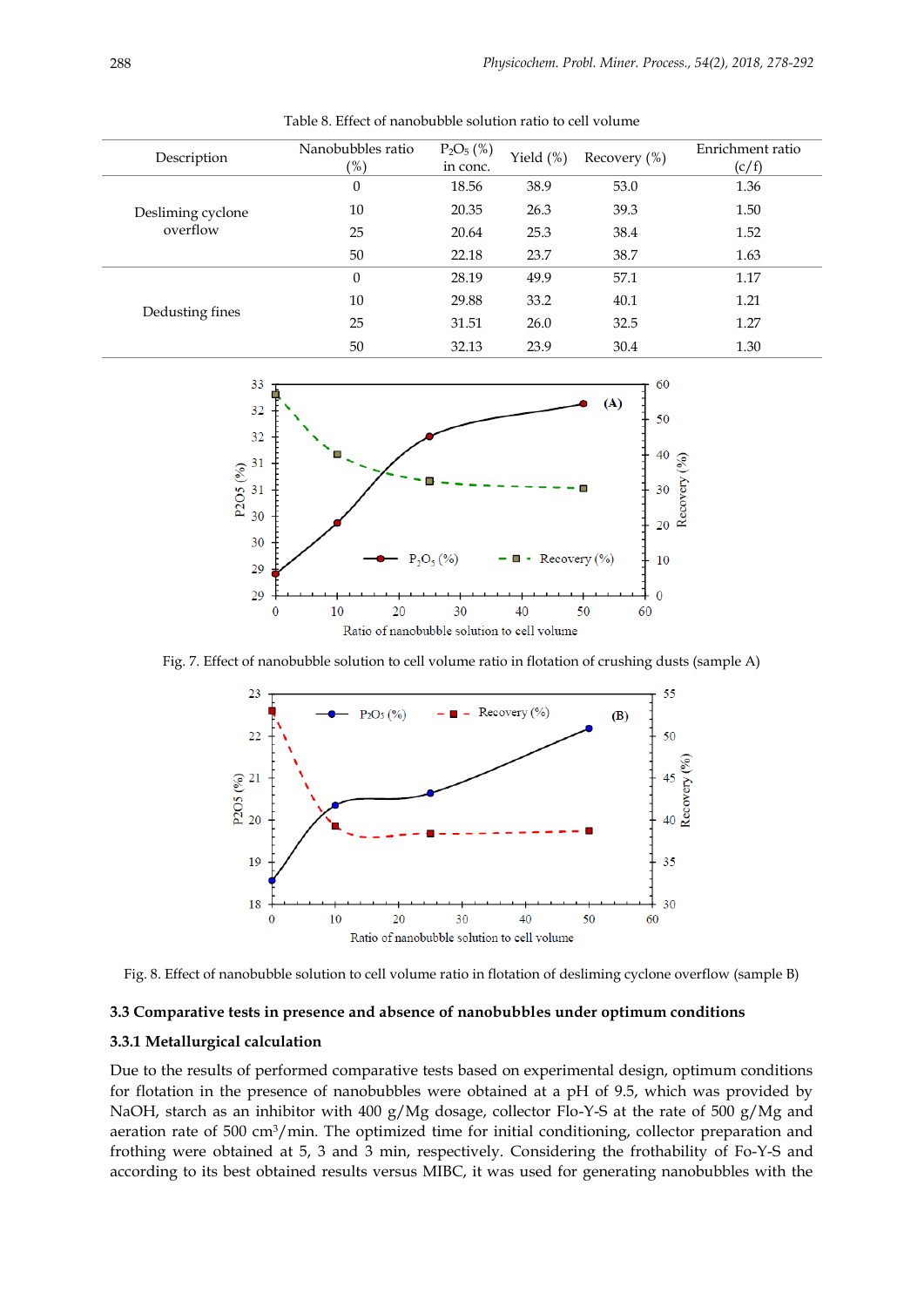optimum dosage of 33·10-6 g/cm<sup>3</sup> (Pourkarimi, et al., 2017) pressure of 350 kPa and aeration rate of 200 cm3/min. A venturi tube with an internal diameter of 1.5 mm was applied for this aim. The best ratio of nanobubble solution to the cell volume was determined as 50%.

Since the amount of collector consumption was equal to 500  $g/Mg$ , considering the part of the collector that could be added with the nanobubble solution, the primary amount of collector was calculated in such a way that the total consumption was constant. Otherwise, this raises doubts that improvement of recovery is because of the collector consumption increment and not for the nanobubbles effect. Therefore, due to collector conditioning time, which was 3 min, and considering a part of the collector, which was added along with nanobubble solution, 2 min was the considered time for initial collector conditioning and the proper time for nanobubbles conditioning was considered as 1 min. In this way, the total conditioning time for the collector and frother was 3 min.

Also, the flotation tests were carried out in the absence of nanobubbles. The difference was due to the absence of nanobubbles in the process, and the collector with the amount of 500 g/Mg was added to the cells at the same time. It should be noted that these experiments were conducted on crushed fine dusts (sample A) as rougher tests. It is noteworthy that the results of the same tests on the desliming overflow fine particles (sample B) showed that the results were accessible by two stages of flotation as rougher and cleaner tests. Evaluating the chemical analysis of the feed sample (crushing dusts) and the flotation product in the presence and absence of nanobubbles it was shown that the existence of nanobubbles in the process had positive effects, therefore more than 90% of the phosphate content, with a grade of more than 40% was recoverable in the presence of nanobubbles, and in the absence of nanobubbles, under the same conditions, a grade of  $P_2O_5$  reached 37%. The flotation recovery of apatite in the presence of nanobubbles had a significant increment of more than 30, versus flotation in the absence of nanobubbles which was a unique result in flotation of fine particles. The recovery of light rare earth elements such as Ce, La and Nd in the presence of nanobubbles was higher than the concentrate of conventional flotation in the absence of nanobubbles which was very desirable, as well as Fe and  $SiO<sub>2</sub>$  which were tailings. The recovery was lower in the concentrate produced the presence of nanobubbles toward the conventional method, which indicated the selectivity of the process. Table 9 presents the comparison of grade and recovery after flotation in the presence and absence of nanobubbles.

The best results of flotation tests were obtained in smaller sizes of nanobubbles. Furthermore, using the collector FLO-Y-S instead of MIBC as a frother, which has more frothability property (Pourkarimi, 2017), generation of nanobubbles causes the results to become better and more selective.

In a normal air flow rate of 500 and  $1000 \text{ cm}^3/\text{min}$  and combining with nanobubbles, in dimensions (*d50*) smaller than 150 nm, the recovery increased up to more than 30% versus the conventional flotation method.

| Sample/compound     | Unit   | Initial feed-<br>crushed<br>dusts | Flotation concentrate,<br>with nanobubbles |                                       | Conventional flotation<br>concentrate,<br>without nanobubbles |                                       |
|---------------------|--------|-----------------------------------|--------------------------------------------|---------------------------------------|---------------------------------------------------------------|---------------------------------------|
|                     |        | Grade (%)                         | Grade<br>$(\%)$                            | Recovery of $P_2O_5$<br>$\frac{9}{6}$ | Grade<br>$(\%)$                                               | Recovery of $P_2O_5$<br>$\frac{9}{6}$ |
| $P_2O_5$            | $(\%)$ | 24.77                             | 40.38                                      |                                       | 37.01                                                         |                                       |
| Fe <sub>Total</sub> | (%)    | 16.43                             | 4.25                                       |                                       | 6.28                                                          |                                       |
| SiO <sub>2</sub>    | (%)    | 9.34                              | 6.29                                       | 70.2                                  | 7.05                                                          | 34.8                                  |
| <b>Ce</b>           | (ppm)  | 5814                              | 7799                                       |                                       | 6763                                                          |                                       |
| La                  | (ppm)  | 2444                              | 3305                                       |                                       | 2853                                                          |                                       |
| Nd                  | (ppm)  | 1938                              | 2593                                       |                                       | 2229                                                          |                                       |

Table 9. Comparing the results of flotation in presence and absence of nanobubbles

# **3.3.2 Comparing size of flotation products**

The size of flotation concentrate in the presence and absence of nanobubbles was evaluated by the laser particle size analyzer (LPSA), and the result are shown in Table 10. It can be found that from the comparison of the *d10*, *d50*, and *d90*, the concentrate of two products of flotation in the presence of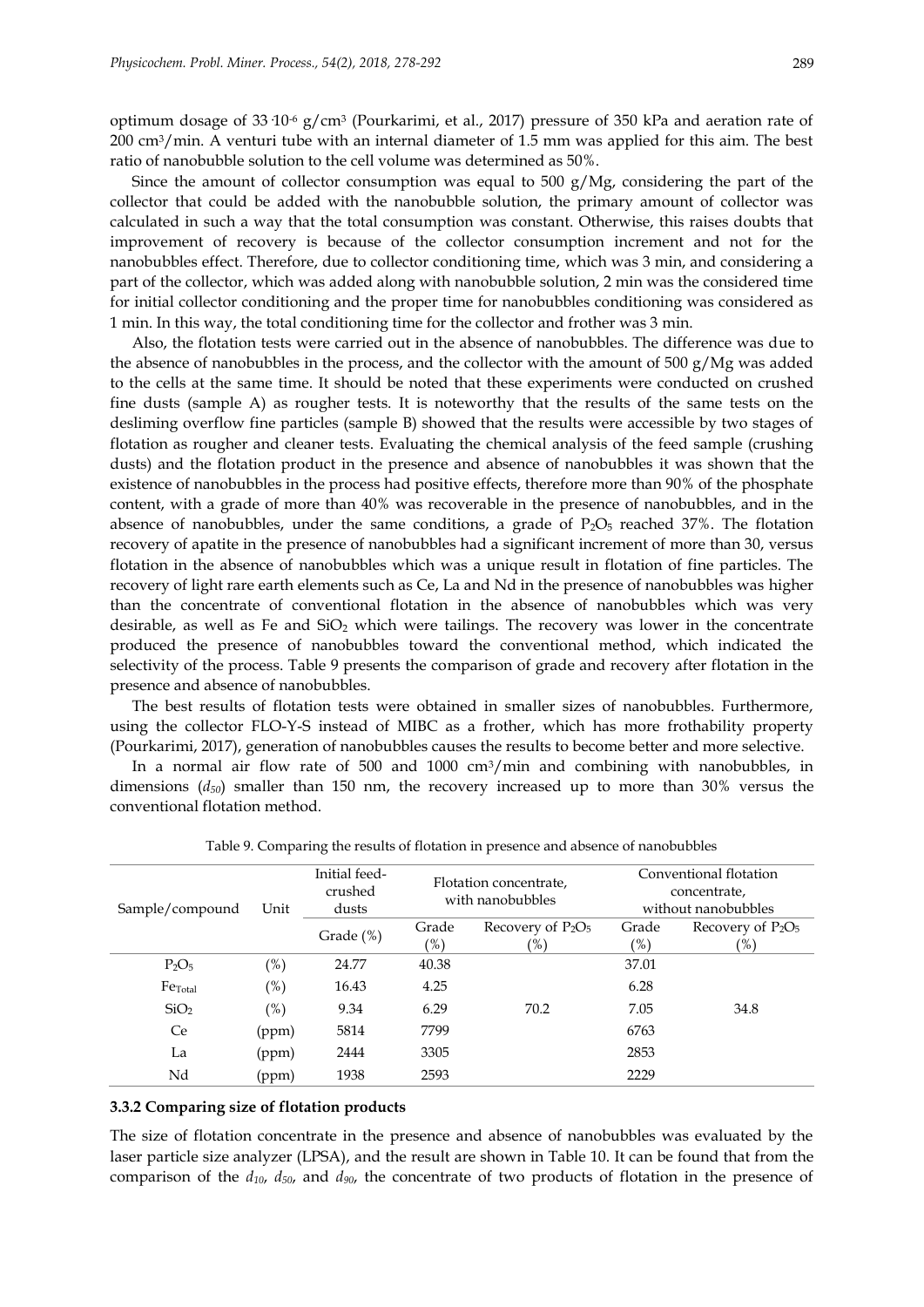|                 | Initial feed- | Flotation concentrate          | Conventional flotation concentrate in |
|-----------------|---------------|--------------------------------|---------------------------------------|
| Sample/size     | crushed dusts | in the presence of nanobubbles | the absence of nanobubbles            |
| $d_{10}$ (µm)   | 2.19          | 2.03                           | 2.05                                  |
| $d_{50}(\mu m)$ | 15.03         | 15.2                           | 16.17                                 |
| $d_{90}(\mu m)$ | 37.12         | 37.48                          | 39.13                                 |

nanobubbles had smaller dimensions toward the conventional flotation concentrate. On the other hand, using nanobubbles in flotation increased the chance of finer particles to be floated.

Table 10. Comparing product size of flotation in presence and absence of nanobubbles

# **4. Conclusions**

Generation of nanobubbles was performed by a special device, which was manufactured at IMPRC. The base of nanobubbles in this device was hydrodynamic cavitation, which was supplied by a 1.5 mm-venturi tube.

Flo-Y-S, which is a fatty acid collector considering its frothability, was used for concentrating the apatite. According to our knowledge, considering previous similar works, it was the first time that a collector was used for nanobubble generation by the cavitation technique. The generated nanobubbles by Flo-Y-S were significantly smaller than those produced by MIBC.

The best conditions for generating nanobubbles were obtained as follows: pressure of 350 kPa, aeration flow of 200 cm<sup>3</sup>/min, frother rate of 33  $10^{-6}$  g/cm<sup>3</sup> Flo-Y-S, and venturi tube with internal diameter of 1.5 mm.

Higher amounts of nanobubbles in the cell led to more recovery increment. Moreover, the best results of flotation tests were obtained in smaller sizes of nanobubbles. Furthermore, using the collector FLO-Y-S instead of MIBC as a frother, which has more frothability property in the generation of nanobubbles, led to better and more selective results.

In a normal air flowrate of 500 and 1000 cm<sup>3</sup>/min and combined with nanobubbles, in dimensions (*d50*) smaller than 150 nm, the recovery increased up to more than 30%, in comparison with the conventional flotation method. Interestingly, the mentioned recovery for sample A was obtained in one stage of the rougher flotation. It should be noted that the same result was accessible for sample B by two stages of flotation as rougher and cleaner.

Evaluating the chemical analysis of the feed sample and flotation products in the presence and absence of nanobubbles showed that the existence of nanobubbles in the process had positive effects, so that more than 90% of phosphate, with a grade of more than 40% was recoverable in the presence of nanobubbles, while in the absence of nanobubbles, under the same conditions, a grade of  $P_2O_5$  was 37%. The recovery of apatite in flotation in the presence of nanobubble, significantly increased up to more than 30% in comparison to flotation in the absence of nanobubbles which is a unique result in the flotation of fine particles.

The recovery of light rare earth elements such as Ce, La and Nd in the presence of nanobubbles was higher than in the conventional flotation in the absence of nanobubbles, which is very desirable. Also Fe and  $SiO<sub>2</sub>$  had lower amounts in the flotation concentrate produced in the presence of nanobubbles.

The size of flotation concentrate particles in the presence and absence of nanobubbles was evaluated by laser particle size analyzer (LPSA). It was found from a comparison of two curves of the products, that the concentrate of flotation in the presence of nanobubbles had smaller dimensions toward the conventional flotation concentrate. On the other hand, using nanobubbles in flotation increased the chance of finer particle flotation.

## **Acknowledgements**

This research project is supported by Iran Mineral Processing Research Center. Hereby the authors wish to acknowledge the IMPRC and Iranian Mines and Mining Industries Development and Renovation Organization (IMIDRO) for their financial support.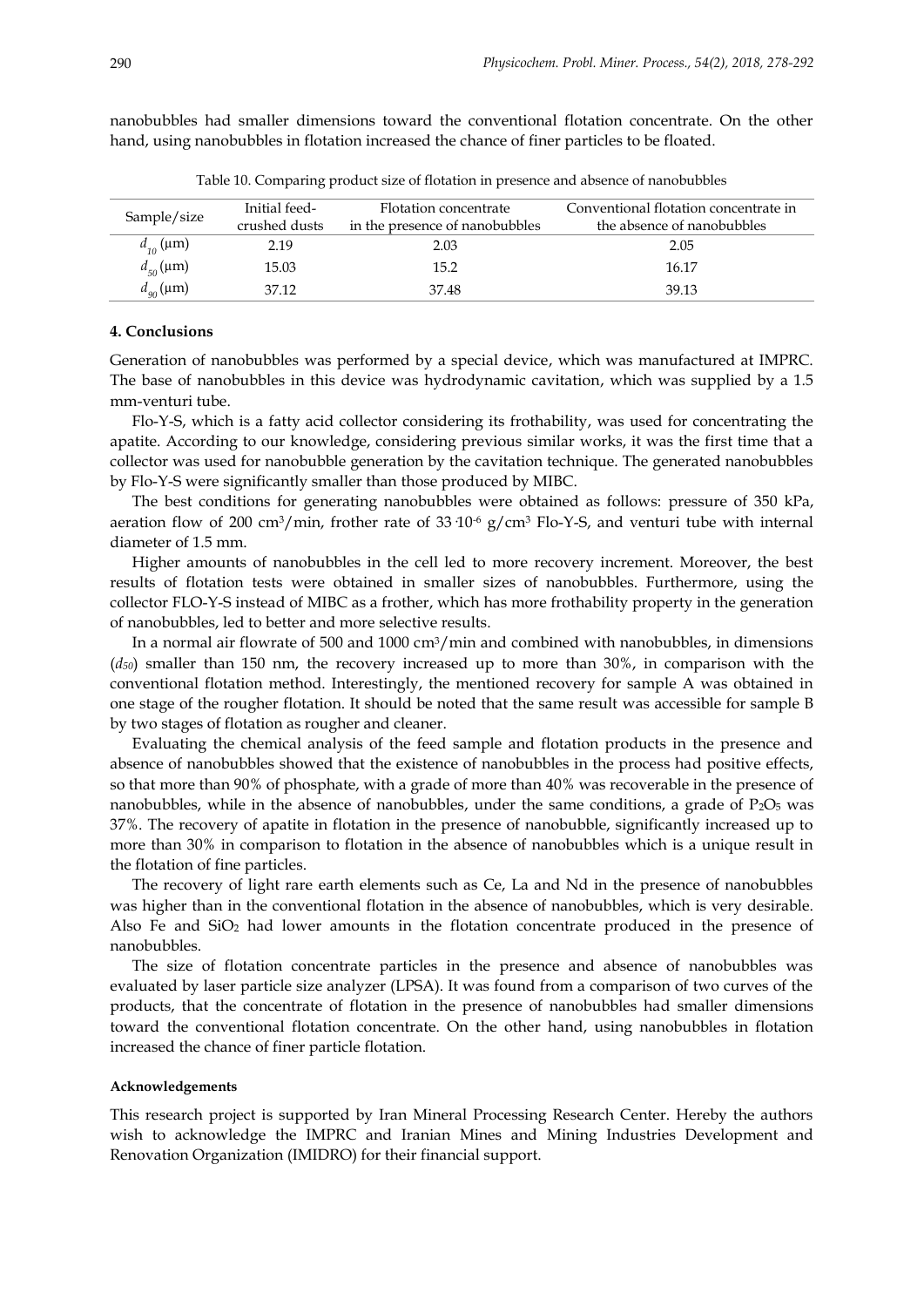## **Reference**

- AHMADI R., KHODADADI DARBAN A., 2013. *Modelling and optimization of nano-bubble generation process using response surface methodology*. International Journal of Nanoscience and Nanotechnololgy, 9(3), 151-162.
- ANFRUS J.F., KITCHENER J.A., 1977. *Rate of capture of small particles in flotation*. Transactions of the Institution of Mining and Metallurgy, Section C: Mineral Processing and Extractive Metallurgy, 86, 9-15.
- COLIC M., MORSE W., MILLER J.D., 2007. *The development and application of centrifugal flotation systems in waste water treatment*. International Journal of Environment and Pollution, 30(2), 296-312.
- CRUZ N., PENG Y., FARROKHPAY S. & BRADSHAW D., 2013. *Interactions of clay minerals in copper–gold flotation: Part 1–Rheological properties of clay mineral suspensions in the presence of flotation reagents*. Minerals Engineering, 50, 30-37.
- DERJAGUIN B.V., DUKHIN S.S., 1961. *Theory of flotation of small and medium-size particles.* Progress in Surface Science, 43, 241-266.
- DERJAGUIN B.V., DUKHIN S., RULYOV N., 1984. *Kinetic theory of flotation of small particles*. Surface and Colloid Science, 13, 71–113.
- FAN M., 2008. *Picobubble enhanced flotation of coarse phosphate particles*. Ph.D. Dissertation in Mineral Processing, University of Kentucky, Kentucky, USA.
- FAN M., TAO D., 2008. *A study on picobubble enhanced coarse phosphate froth flotation*. Separation Science and Technology, 43, 1-10.
- FAN M., TAO D., HONAKER R., LUO Z., 2010a. *Nanobubble generation and its application in froth flotation (Part I): Nanobubble generation and its effects on properties of microbubble and millimeter scale bubble solutions*. Mining Science and Technology, 20, 1–19.
- FAN M., TAO D., HONAKER R., LUO Z., 2010b. *Nanobubble generation and its applications in froth flotation (Part II): Fundamental study and theoretical analysis*. Mining Science and Technology, 20, 159-177.
- FAN M., TAO D., HONAKER R., LUO Z., 2010c. *Nanobubble generation and its applications in froth flotation (Part III): Specially designed laboratory scale column flotation of phosphate*. Mining Science and Technology, 20(3), 317-338.
- FAN M., TAO D., HONAKER R., LUO Z., 2010d. *Nanobubble generation and its applications in froth flotation (Part IV): Mechanical cells and specially designed column flotation of coal*. Mining Science and Technology, 20, 641-671.
- GAUDIN A.M., SCHUHMANN J.R., SCHLECHTEN A.W., 1942. *Flotation kinetics II. The effect of size on the behaviour of galena particles*. Journal of Physical Chemistry, 46, 902–910.
- HAMPTON M.A., NGUYEN A.V., 2010. *Nanobubbles and the nanobubble bridging capillary force*. Advances in Colloid and Interface Science, 154, 30–55.
- ISO 13320, 2009. *Particle size analysis-laser diffraction methods, Part 1*. General principals.
- KAISAR ALAM, S. M., 2012. *Electroflotation: its application to water treatment and mineral processing*. Research Doctorate - Doctor of Philosophy (PhD), University of Newcastle, Faculty of Engineering and Built Environment, School of Engineering.
- MIETTINEN T., RALSTON J., FORNASIERO D., 2010. *The limits of fine particle flotation*. Minerals Engineering, 23, 420–437.
- MOHANTY M.K., HONAKER R.Q., 1999. *Performance optimization of Jameson flotation technology for fine coal cleaning*. Minerals Engineering, 12(4), 367-381.
- NGUYEN A.V., GEORGE P., JAMESON G.J., 2006. *Demonstration of a minimum in the recovery of nanoparticles by flotation: Theory and experiment*. Chemical Engineering Science, (8), 2494–2509.
- POURKARIMI Z., REZAI B., NOAPARAST M., 2017. *Effective parameters on generation of nanobubbles by cavitation method for froth flotation applications*. Physicochemical Problems of Mineral Processing, 53(2), 920−942.
- REAY D., RATCLIFF G.A., 1973. *Removal of fine particles from water by dispersed air flotation. Effects of bubble size and particle size on collection efficiency*. Canadian Journal of Chemical Engineering, 51, 178–185.
- RODRIGUES R.T., RUBIO J., 2007. *DAF–dissolved air flotation: Potential applications in the mining and mineral processing industry*. Int. J. Miner. Process, 82, 1-13.
- SADOWSKI Z., POLOWCZYK I., 2004. *Agglomerate flotation of fine oxide particles*. International Journal of Mineral Processing, 74(1–4), 85–90.